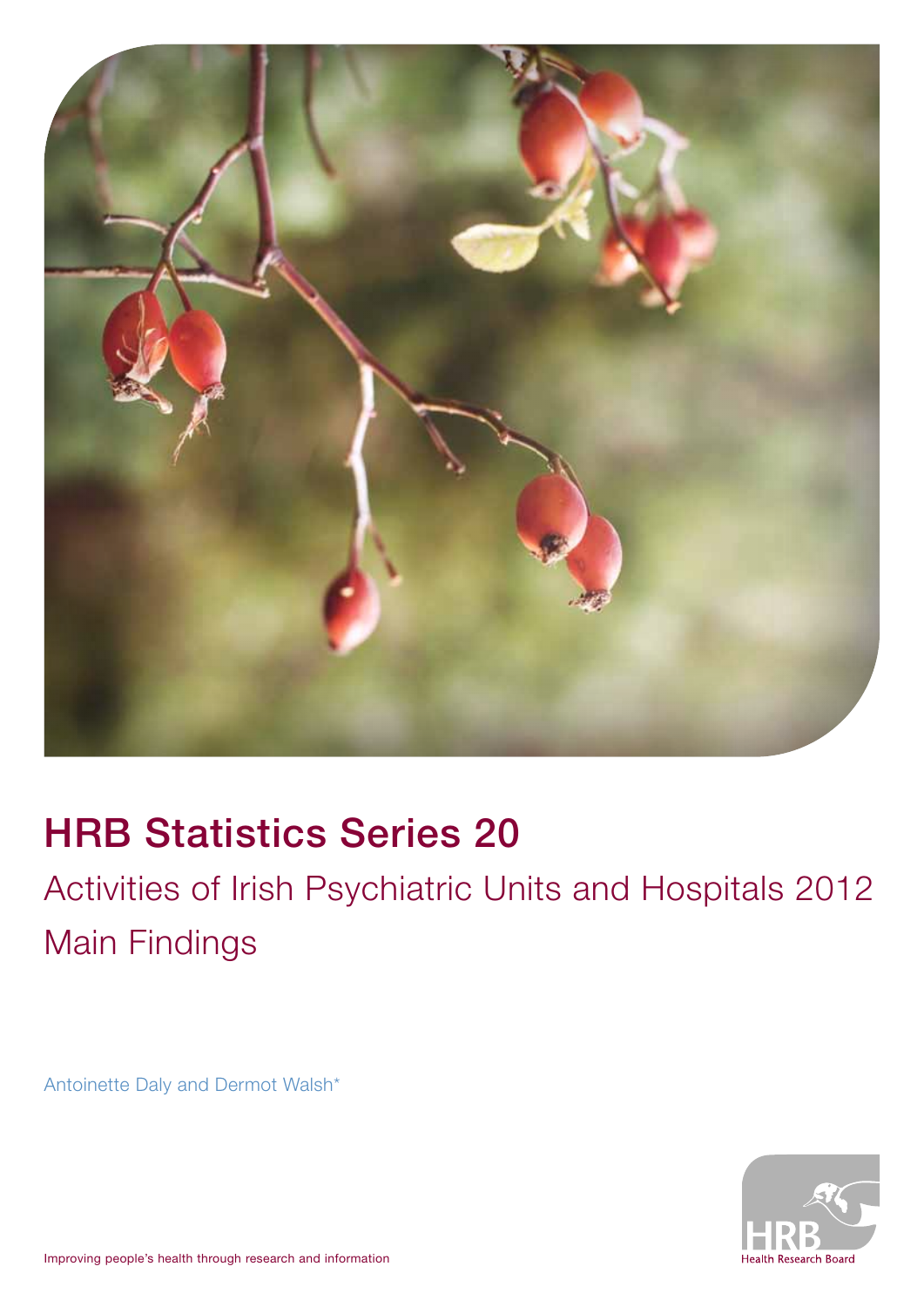#### Published by:

Health Research Board, Dublin An Bord Taighde Sláinte

© Health Research Board 2013 HRB Statistics Series ISSN: 2009-034x Sub-series ISSN: 2009–0692

#### Copies of this publication can be obtained from:

Health Research Board 73 Lower Baggot Street Dublin 2 Ireland

- $t + 35312345000$
- f + 353 1 661 1856
- e hrb@hrb.ie
- w www.hrb.ie

\* Dermot Walsh, FRCPI, Russborough, Blessington, Co Wicklow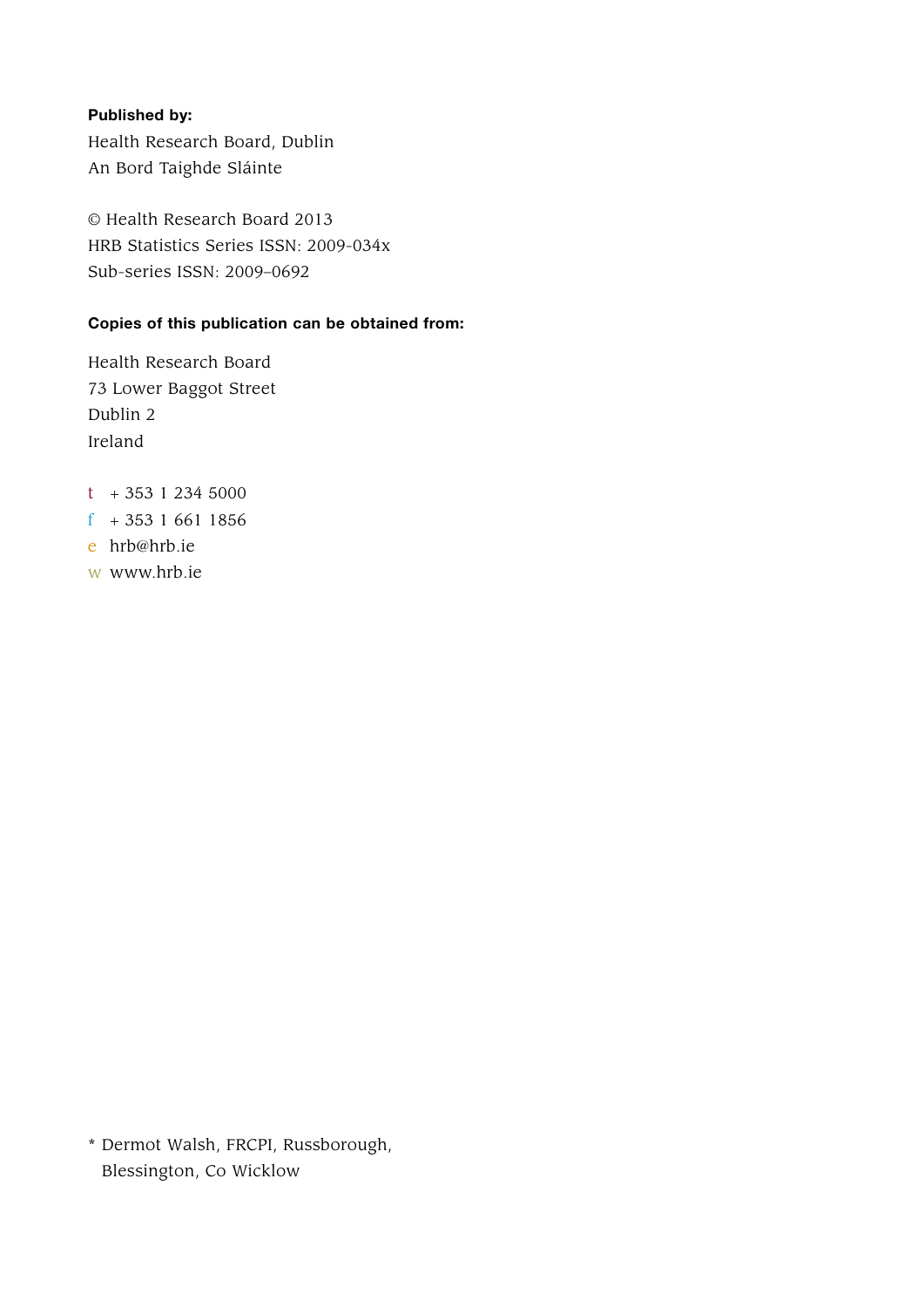# Introduction

This report is a summary of the annual report on the activities of Irish psychiatric in-patient units and hospitals for the year 2012. Data in this summary and in the full report were sourced from the National Psychiatric In-patient Reporting System (NPIRS) on all admissions to, discharges from, and deaths during 2012 in the 67 Irish psychiatric units and hospitals approved by the Mental Health Commission for the reception and treatment of patients. Comparative data for 2011 used in this summary are from the publication *Activities of Irish Psychiatric Units and Hospitals 2011 Main Findings* (Daly and Walsh 2012) and rates reported are per 100,000 total population. In the computation of rates for Health Service Executive (HSE) areas and for county, private hospital admissions are returned to their area of origin, i.e., the area/county from which they were admitted, and they are thus included in the rates for those areas/counties.

Data in the full report are presented nationally, regionally by HSE area, and locally, by county, by hospital type, and by individual psychiatric units and hospital. The full report is available on CD-ROM enclosed in this publication and can also be downloaded at www.hrb.ie. User-friendly excel versions of the tables can be downloaded from the HRB website and later in the year CSO facilitated interactive tables will be available on the HRB and CSO sites (www.cso.ie).

a na katika na katika na katika na katika na katika na katika na katika na katika na katika na katika na katik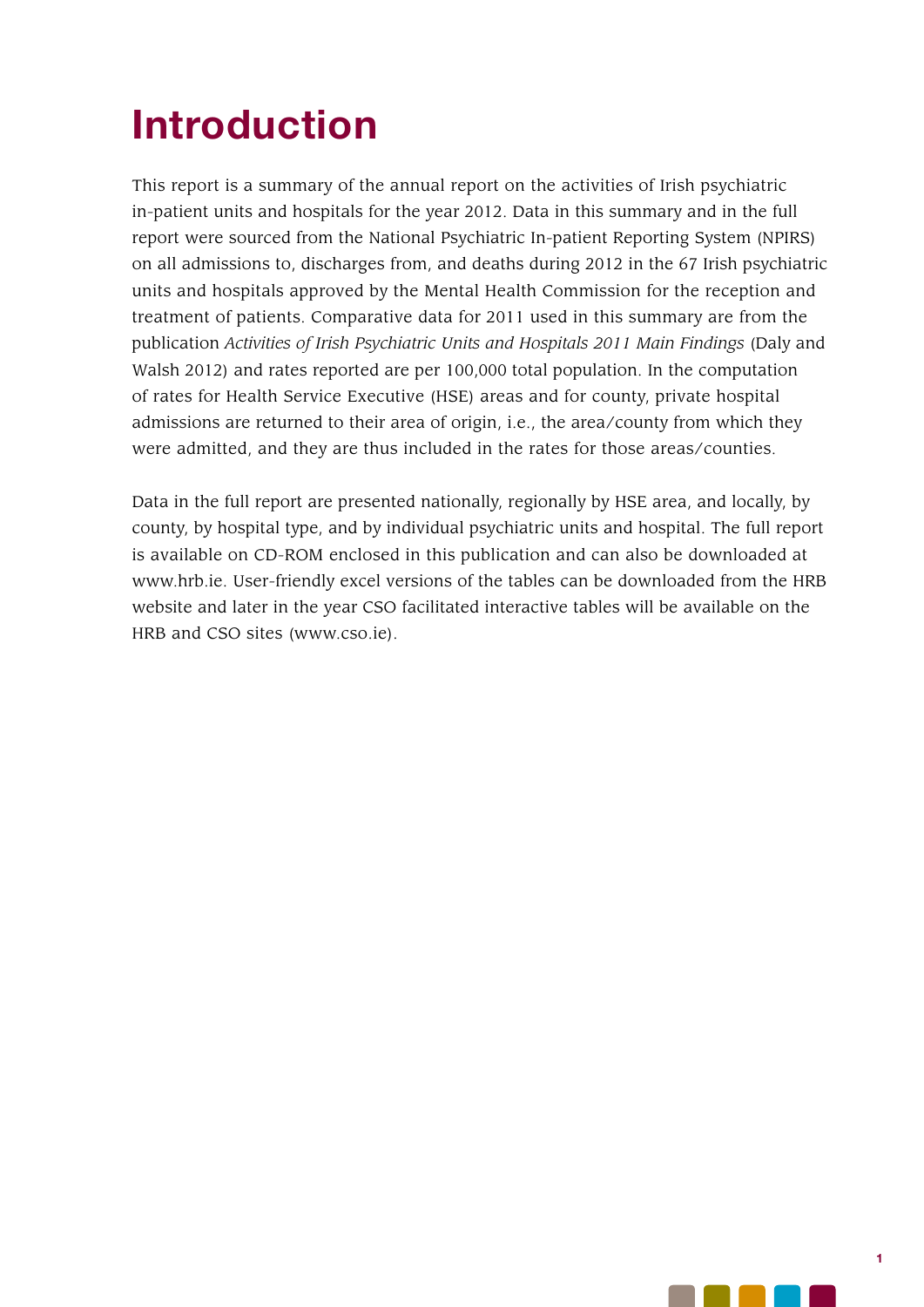# Key findings

This summary report presents data on all admissions to, discharges from, and deaths in, Irish psychiatric units and hospitals, as recorded on the National Psychiatric In-patient Reporting System (NPIRS) in 2012. Data are presented nationally, regionally, by HSE area, and locally, by county, by hospital type, and by individual psychiatric units and hospitals. Rates reported are per 100,000 total population.

### National admissions

There were 18,173 admissions to Irish psychiatric units and hospitals in 2012, a rate of 396.1 per 100,000 total population. This is a reduction of 819 admissions from 2011 and a decline in rates from 413.9 in 2011 to 396.1 in 2012. First admissions remained unchanged, at 6,129 in 2011 and 6,130 in 2012, with the rate similarly remaining unchanged, at 133.6 per 100,000. There was a decline in re-admissions (by 820) from 12,863 in 2011 to 12,043 in 2012, while the proportion of admissions that were re-admissions also declined from 68% in 2011 to 66% in 2012.

Despite the equal proportion of male and female admissions, males had a slightly higher rate of all admissions, at 401.0 per 100,000, than females, at 391.2. Similarly, males had a higher rate of first admissions, at 142.6 per 100,000, compared with 124.7 for females. The 45–54 year age group had the highest rate of all admissions, at 612.7 per 100,000, followed by the 55–64 year age group, at 562.3, and the 35–44 year age group, at 547.7. The 18–19 year age group had the highest rate of first admissions, at 233.5 per 100,000, followed by the 20–24 year age group, at 221.0, and the 45–54 year age group, at 181.0.

Single persons accounted for over half (55%) of all admissions, married persons accounted for 27%, widowed accounted for 4% and divorced accounted for 4%. Although divorced persons accounted for just 4% of all admissions, they had the highest rate of all and first admissions, with rates of 749.7 per 100,000 for all and 189.1 for first admissions. Married persons had the lowest rate of all admissions, at 284.6, and first admissions, at 111.1. As in previous years, the unskilled occupational group had the highest rate of all (856.2) and first admissions (219.2). However, it must be noted that 46% of occupations were returned as unknown or unspecified, thus making assignment to a socio-economic group impossible.

Forty per cent of all admissions in 2012 were returned as unemployed, 25% as employed, 11% as retired, 7% as students, and a further 7% as engaged in house duties. Ten per cent were returned as unknown. Eighty-four per cent of all admissions were

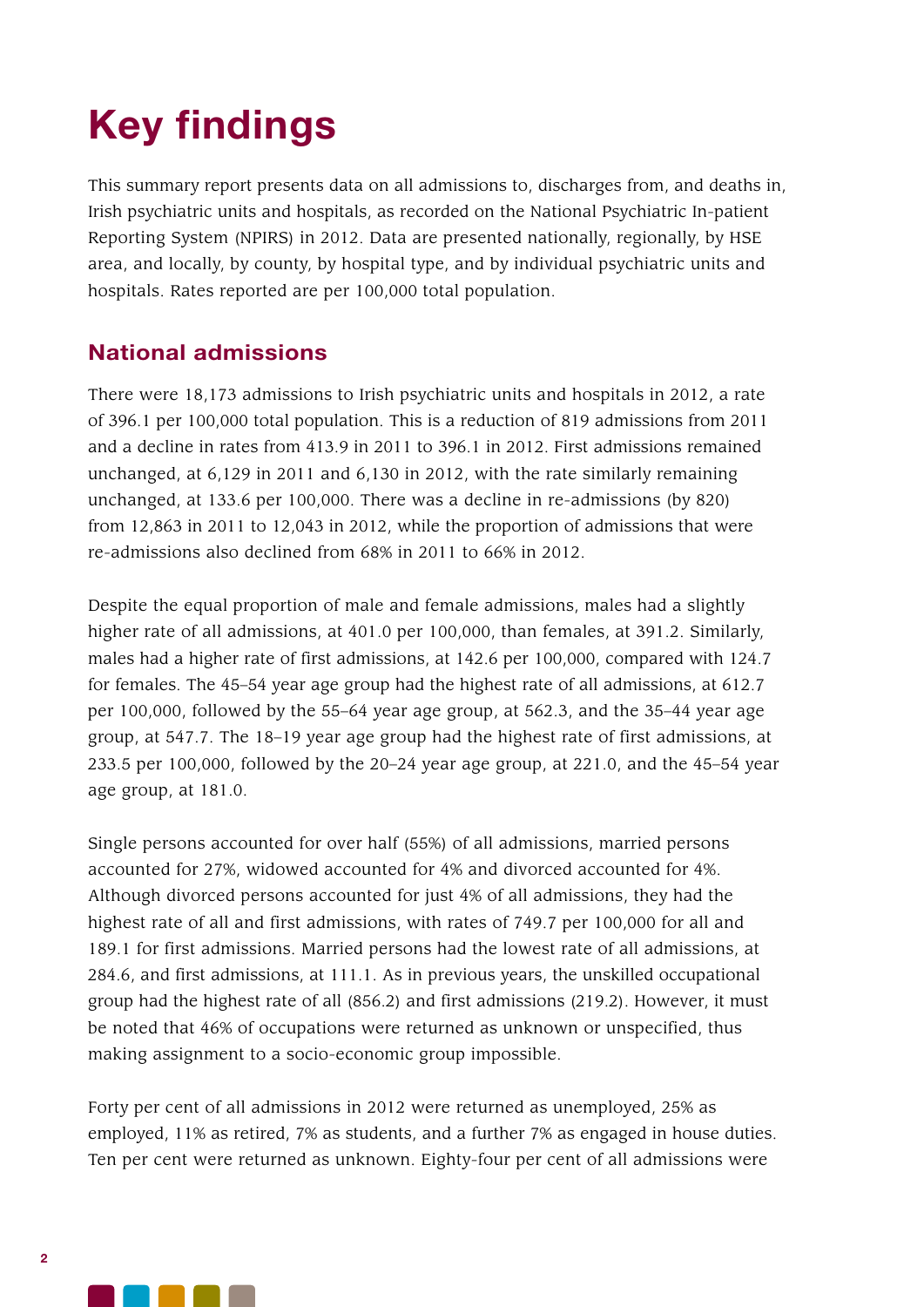returned as 'White Irish', 5% (5.3%) were returned as 'Any Other White Background' and 3% (2.9%) were distributed amongst various other ethnic groups. Eight per cent were returned as 'Unknown/unspecified'.

Depressive disorders were the most common diagnoses returned for admissions in 2012, accounting for 30% of all, 32% of first and 28% of re-admissions, and accounting for the highest rate of all (117.4) and first admissions (43.2). Schizophrenia accounted for 20.5% of all, 13% of first and 24.5% of re-admissions and had the second-highest rate of all (81.1) and first (16.8) admissions. Neuroses also had a rate of 16.8 per 100,000 for first admissions.

Eleven per cent (10.6%) of all and 11% (10.9%) of first admissions in 2012 were involuntary, a slight increase from almost 10% (9.5%) of all and almost 11% (10.5%) of first admissions in 2011. There was a slight increase in the rate of involuntary all admissions from 39.4 per 100,000 in 2011 to 41.9 in 2012. The rate of involuntary first admissions remained relatively unchanged, at 14.5 per 100,000 (14.0 in 2011). Admissions for schizophrenia had the highest rate of involuntary all admissions, at 18.0 per 100,000, followed by mania, at 8.1, and depressive disorders, at 4.9.

There were 174 admissions with no fixed abode in 2012; 71% were male, 76% were single, 28% had a diagnosis of schizophrenia, 18% had a diagnosis of other drug disorders and 14% had a diagnosis of depressive disorders.

## National discharges and deaths

There were 17,986 discharges from, and 153 deaths in, Irish psychiatric units and hospitals in 2012. This is a decline in the number of discharges by 982 and an increase in the number of deaths by 35 from 2011. Males accounted for 60% of all deaths, and 82% of those who died were aged 65 years and over.

Ninety-two per cent of all those admitted in 2012 and 93% of first admissions in 2012 were discharged in 2012.

Almost one-third of all discharges occurred within one week of admission, 18% occurred within one to two weeks of admission, 20% occurred within two to four weeks of admission and a further 26% occurred within one to three months of admission. Ninety-four per cent were discharged within three months of admission. Over 90% of discharges for most disorders occurred within three months of admission, with the exception of organic mental disorders (73%), schizophrenia (88%), intellectual disability (77%) and development disorders (88%).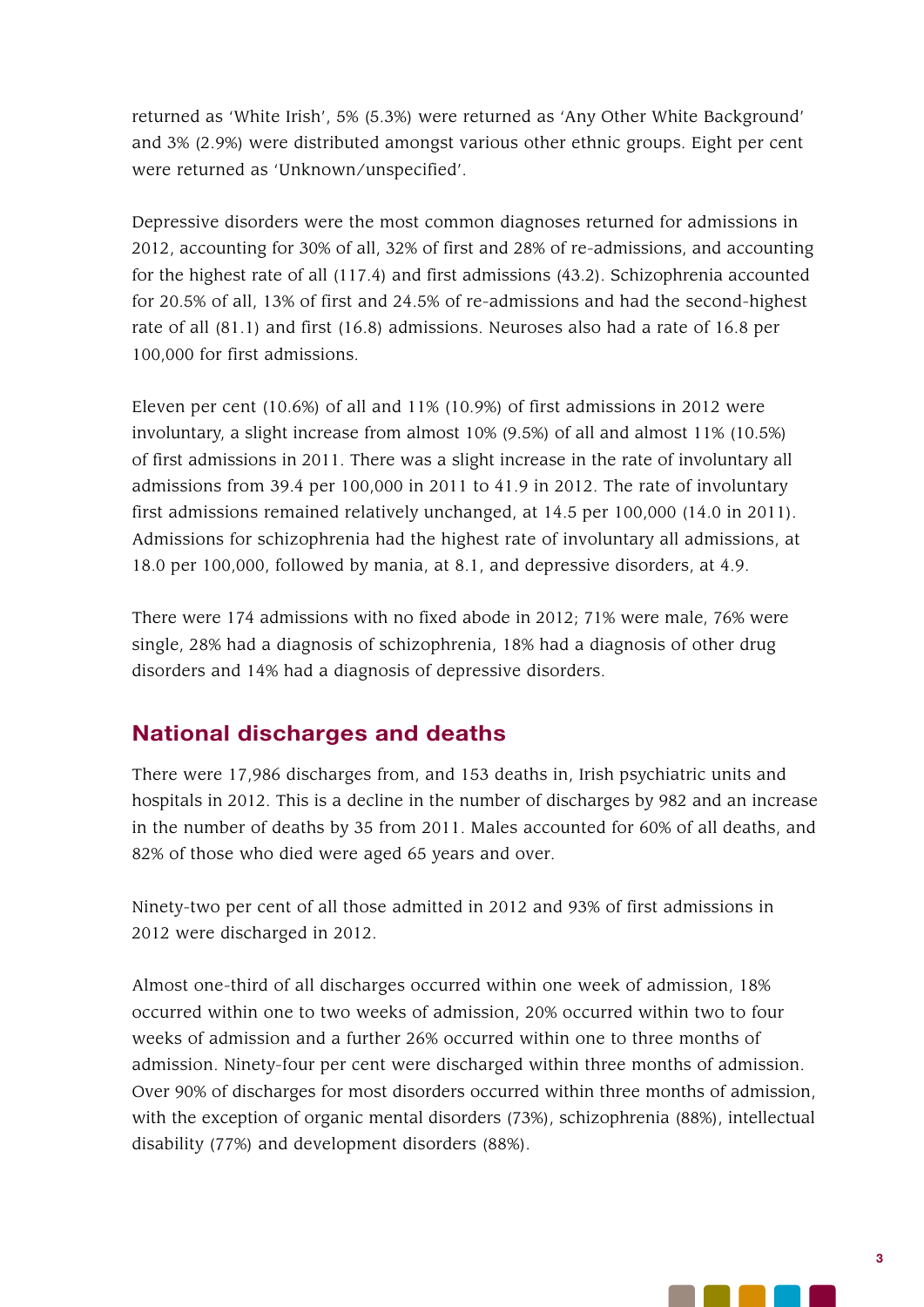The average length of stay for all discharges was 92.4 days (median 14 days), while the average length of stay for discharges up to one year was 25.5 days (median 14 days). Discharges (excluding those with a length of stay of one year or more) with a diagnosis of organic mental disorders had the longest average length of stay, at 51.9 days (median 26 days), while other drug disorders had the shortest average length of stay, at 13 days (median 6 days).

### HSE Areas

Twenty-eight per cent of all admissions in 2012 were resident in Dublin Mid-Leinster, 25% were resident in HSE South, almost 25% (24.5%) were resident in HSE West and 22% were resident in Dublin North-East. Less than one per cent of all admissions were returned as non-resident at the time of admission. Admissions resident in HSE West had the highest rate of all admissions, at 411.3 per 100,000, followed by HSE South, at 407.9, and Dublin North-East, at 387.2. Dublin Mid-Leinster had the lowest rate of all admissions, at 376.6 per 100,000.

The proportion of re-admissions ranged from 69% for admissions resident in HSE West to 64% for admissions resident in Dublin North-East. HSE West had the highest rate of re-admissions, at 285.6 per 100,000, followed by HSE South, at 266.0, Dublin Mid-Leinster, at 251.3, and Dublin North-East, at 246.7.

Females had higher rates of all admissions in Dublin Mid-Leinster, at 382.1, and Dublin North-East, at 397.9, compared with 370.9 for males in Dublin Mid-Leinster and 376.2 in Dublin North-East. In contrast, males had higher rates in HSE South and West, at 413.9 and 443.3 respectively, compared with 402.0 for females in HSE South and 379.4 in HSE West. Males had higher rates of first admissions in all HSE areas, with rates ranging from 151.1 in HSE Dublin North-East to 130.3 in Dublin Mid-Leinster.

All admission rates for the 45–54 year age group were highest amongst three of the four HSE areas: Dublin Mid-Leinster, at 612.4 per 100,000, Dublin North-East, at 617.5, and HSE South, at 619.0. The 20–24 year age group had the highest rate of admission amongst those resident in HSE West. When age groups were condensed into two groups – under 45 year and 45 years and over – the 45 years and over group had the highest rate of admissions in all HSE areas, with rates ranging from 581.6 in Dublin Mid-Leinster to 516.3 in HSE South.

Depressive disorders had the highest rate of all and first admissions across all four HSE areas in 2012. Rates for all admissions ranged from 132.9 per 100,000 in HSE West to 103.9 in Dublin North-East, while rates for first admissions ranged from 49.3 per 100,000 in HSE South to 37.7 in Dublin Mid-Leinster.

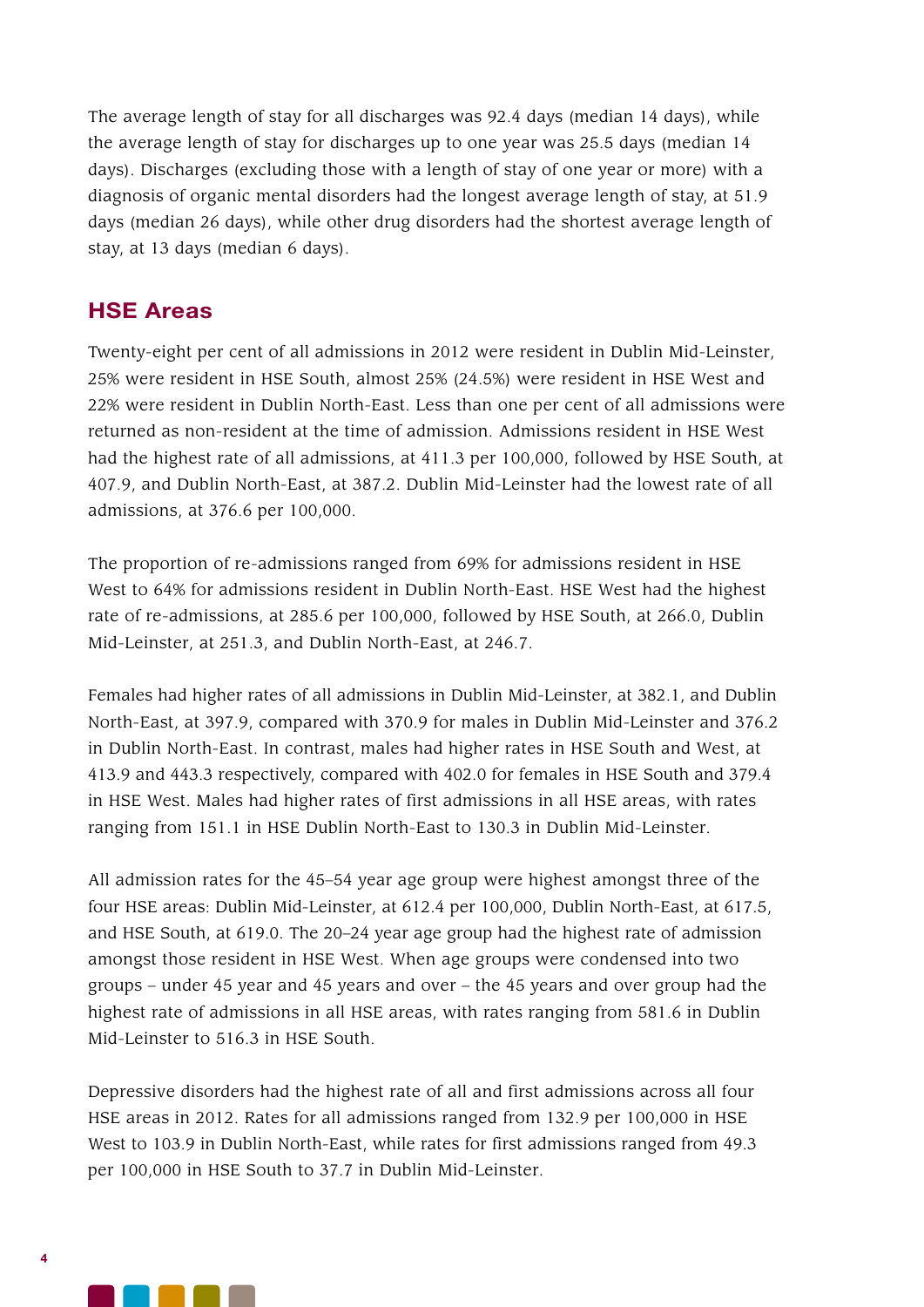Eleven per cent of all admissions resident in HSE West and 11% of those resident in Dublin North-East were involuntary, while 10% in HSE South and 10% in Dublin Mid-Leinster were involuntary. Thirteen per cent of first admissions in Dublin North-East were involuntary, compared with 10% in each of the three remaining HSE areas. The highest rate of involuntary all admissions was returned for residents in HSE West, at 44.9, followed by HSE South, at 42.8, Dublin North-East, at 42.3, and Dublin Mid-Leinster, at 36.8.

Almost one-third of all discharges in three of the four HSE areas in 2012 occurred within one week of admission: 31.5% in Dublin North-East, 31% in HSE South and 31% in HSE West. Twenty-eight per cent of discharges for Dublin Mid-Leinster occurred within one week of admission. Seventy-two per cent of discharges for HSE West, 69% for HSE South, 68% for Dublin North-East and 64% for Dublin Mid-Leinster occurred within four weeks of admission, while over 92% in all areas occurred within three months of admission.

Average length of stay was longest for HSE South, at 131.4 days (median 14 days), when all discharges were examined, followed by Dublin North-East, at 107.6 days (median 13 days), and HSE West, at 81.1 days (median 13 days). Average length of stay was shortest for Dublin Mid-Leinster, at 54.9 days (median 16 days). When discharges of one year or more were excluded to adjust for the distortion of in-patient days caused by the small number of discharges with considerably long lengths of stay, average length of stay was longest for Dublin Mid-Leinster, at 27.5 days (median 16 days), followed by Dublin North-East, at 25.8 days (median 13 days), and HSE South, at 25.2 days (median 13 days). Length of stay was shortest in HSE West, at 23.1 days (median 13 days).

## **Counties**

The highest rates of all admissions for 2012 were reported for counties Sligo (544.4), Roscommon (541.6), Kerry (528.5) and Tipperary South (490.8). Monaghan had the lowest rate of all admissions, at 157.1. Roscommon had the highest rate of first admissions, at 187.3, followed by Kerry, at 175.3, Wexford, at 167.2, and Carlow, at 153.8. Monaghan had the lowest rate of first admissions, at 44.6.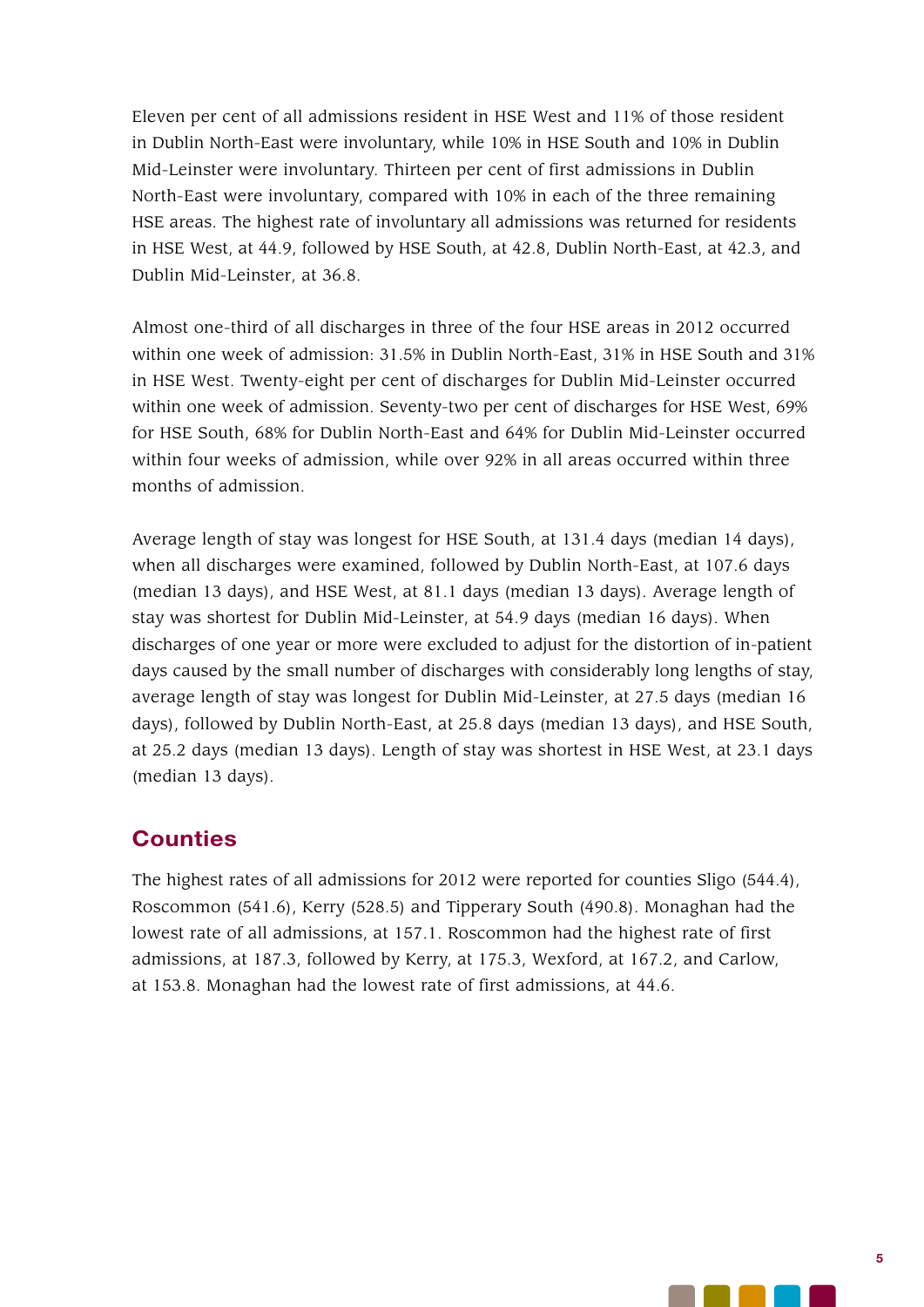### Non-residents

There were 54 admissions for non-residents in 2012, an increase of five such admissions from 2011. Thirty-nine per cent of non-residents had an address originating in Northern Ireland, 24% had an address originating in England, 13% in the USA, 7% in Germany and 4% in Denmark, with the remaining admissions distributed amongst other countries. Almost 32% (31.5%) had a primary admission diagnosis of schizophrenia, 26% had a diagnosis of mania, 11% had a diagnosis of personality and behavioural disorders and 9% had a diagnosis of depressive disorders.

## Hospital type

Almost 57% (56.5%) of all admissions in 2012 were to general hospital psychiatric units, 22% were to psychiatric hospitals (including the Central Mental Hospital Dundrum; Carraig Mór, Cork; and St Joseph's Intellectual Disability Services, St Ita's Hospital, Portrane) and 22% were to independent/private and private charitable centres. Re-admissions accounted for 70% of all admissions to psychiatric hospitals, 66% of all admissions to general hospital psychiatric units and almost 63% (62.5%) of all admissions to independent/private and private charitable centres.

Males accounted for over half of all (53%) and first (56%) admissions to general hospital psychiatric units and psychiatric hospitals (54% of all and 57% of first), while females accounted for almost 61% of all (60.5%) and 58% of first admissions to independent/private and private charitable centres. The age profile of admissions to independent/private and private charitable centres was somewhat older than that to general hospital psychiatric units or psychiatric hospitals, with almost 61% (60.5%) of all admissions to independent/private and private charitable centres over 45 years of age, compared with less than half of admissions to general hospital psychiatric units (43%) and psychiatric hospitals (46%).

Over one-third of all (36%) and first (35%) admissions to independent/private and private charitable centres had a primary admission diagnosis of depressive disorders, compared with 29.5% of all and 32% of first admissions to general hospital psychiatric units, and 23.5% of all and 29% of first admissions to psychiatric hospitals. Schizophrenia accounted for a considerably lower proportion of all (8%) and first (4%) admissions to independent/private and private charitable centres, compared with general hospital psychiatric units, at 23% of all and 14% of first, and psychiatric hospitals, at 27% of all and 19% of first admissions.

Involuntary admissions accounted for 16% of all admissions to psychiatric hospitals, 12% of all admissions to general hospital psychiatric units and just 2% of all admissions to independent/private and private charitable centres. There was an increase in the

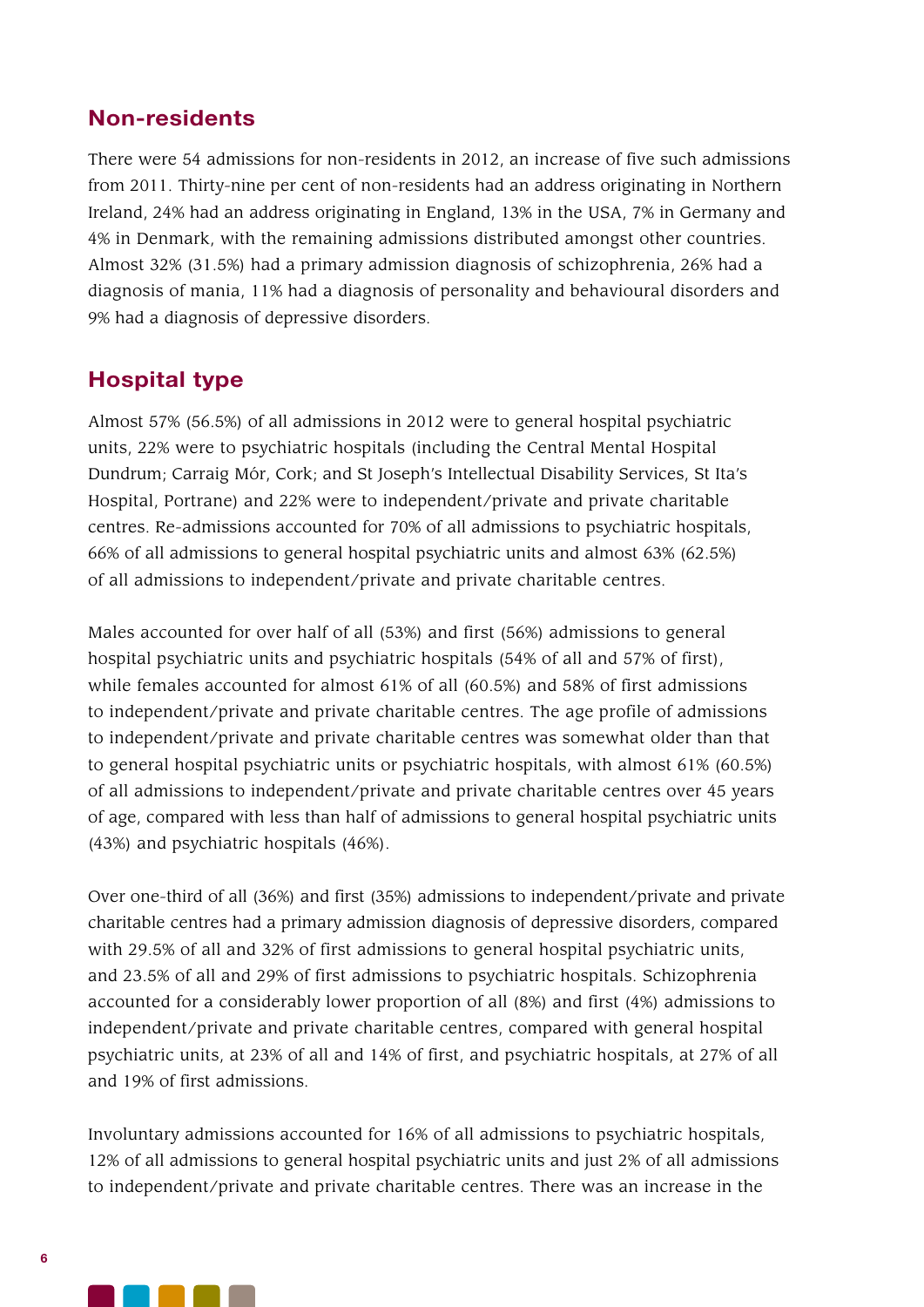proportion of involuntary admissions to both psychiatric hospitals (13% in 2011) and general hospital psychiatric units (11% in 2011) from 2011 to 2012. Nineteen per cent of first admissions to psychiatric hospitals, 12% of admissions to general hospital psychiatric units and just 2% of first admissions to independent/private and private charitable centres were involuntary.

Over one-third of all discharges from both general hospital psychiatric units (36%) and psychiatric hospitals (34%) occurred within one week of admission, compared with 11% from independent/private and private charitable centres. Over half of all discharges from general hospital psychiatric units (56%) and from psychiatric hospitals (54%) occurred within two weeks of admission, compared with 23% from independent/ private and private charitable centres.

Average length of stay for all discharges was longest in psychiatric hospitals, at 309.2 days (median 12 days), followed by 47.2 days (median 31 days) in independent/private and private charitable centres and 24.2 days (median 11 days) in general hospital psychiatric units. When discharges of one year or more were excluded, independent/ private and private charitable centres had the longest average length of stay, at 36.3 days (median 31 days), followed by psychiatric hospitals, at 25.6 days (median 11 days), and general hospital psychiatric units, at 21.3 days (median 11 days).

## Child and adolescent admissions

There were 397 admissions for under 18s in 2012, a reduction of 38 admissions since 2011. There were 299 first admissions for under 18s, accounting for 75% of all admissions. Of all admissions for under 18s, 288 were to dedicated child and adolescent in-patient services.

Females accounted for 60% of all and 61% of first admissions for under 18s in 2012. Almost 38% of all admissions for under 18s were aged 17 years on admission, 25% were aged 16 years, 19% were aged 15 years, 9% were aged 14 years, 6% were aged 13 years and 2.5% were 12 years or younger.

Thirty-five per cent of all admissions for under 18s had a primary admission diagnosis of depressive disorders, 13% had a diagnosis of neuroses, 12% had a diagnosis of schizophrenia and 10% had a diagnosis of eating disorders. Females accounted for almost 71% (70.5%) of all admissions for under 18s with a primary admission diagnosis of depressive disorders, 52% of all admissions for mania and 85% of all admissions for eating disorders. In contrast, males accounted for 57% of all admissions with a primary admission diagnosis of schizophrenia and 58% of admissions with neuroses.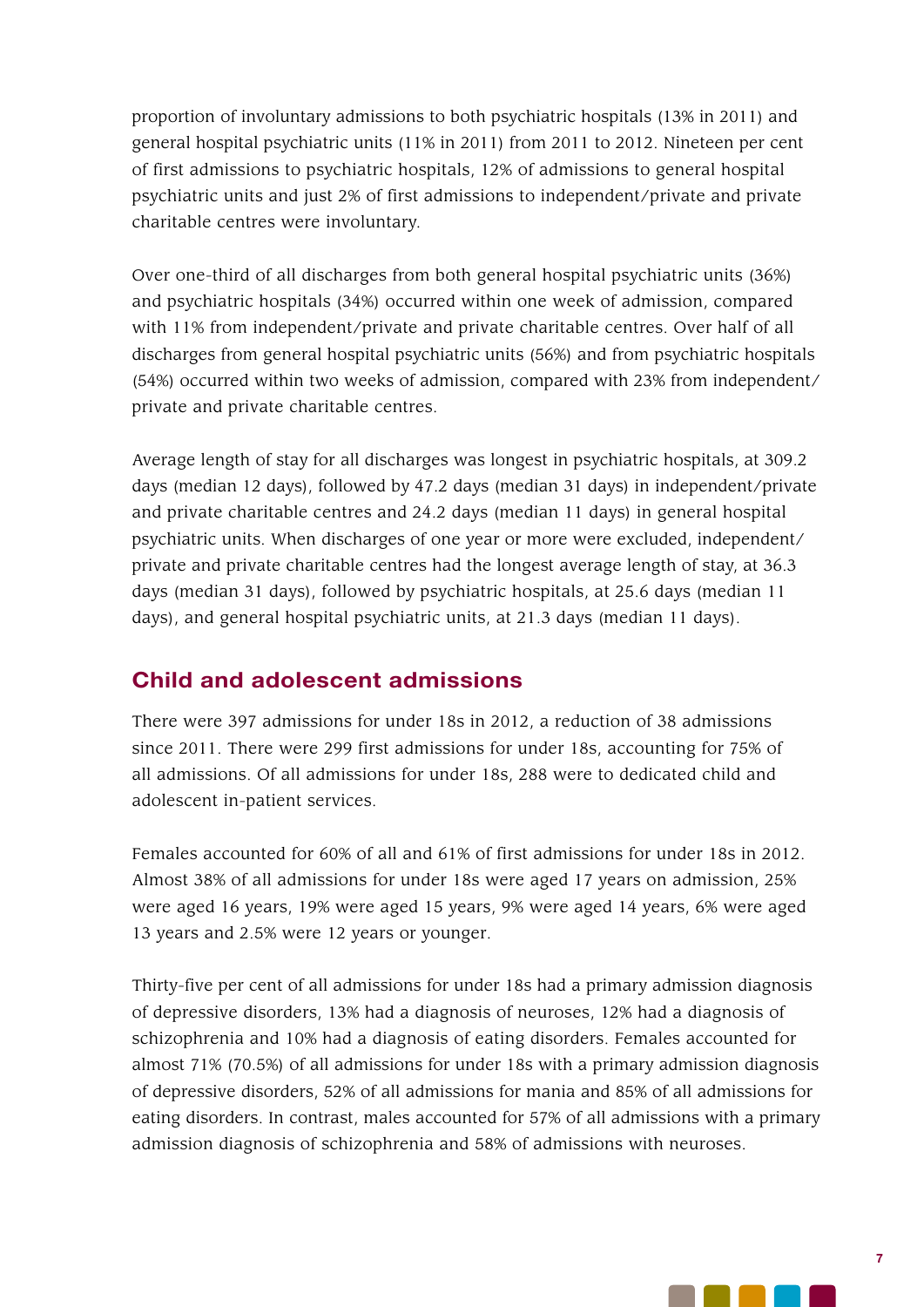Almost 5% (4.5%) of all admissions for under 18s in 2012 were involuntary and 4% of first admissions were involuntary. Twenty-eight per cent of all involuntary admissions had a primary diagnosis of depressive disorders, 22% had a diagnosis of schizophrenia and 17% each had a diagnosis of mania and other drug disorders.

Almost three-quarters (72.5%) of all admissions for under 18s in 2012 were to dedicated child and adolescent units, 21% were to general hospital psychiatric units and 6% were to psychiatric hospitals. There were no admissions for under 18s to independent/private and private charitable centres. Almost identical proportions were observed for first admissions.

Eighty-five per cent of all under 18s admitted in 2012 were also discharged in 2012. Of these, 28% were discharged within one week, 11% were discharged within one to two weeks, 15% were discharged within two to four weeks, 36% were discharged within one to three months and 10% were discharged within three months to one year of admission.

The average length of stay for under 18s admitted and discharged in 2012 was 38 days (median 22 days). The average length of stay was longest for child and adolescent units, at 52.1 days (median 42 days), followed by psychiatric hospitals, at 11.5 days (median 6.5 days), and general hospital psychiatric units, at 7 days (median 4 days).

### Ten-year review

There has been a 21% decline in admissions in the ten-year period from 2003–2012, from 23,031 in 2003 to 18,173 in 2012. There was a greater level of decline for re-admissions during this period, at 26.5%, from 16,375 in 2003 to 12,043 in 2012. While the number of first admissions overall has not changed greatly over the last 40 years or so, there has been a decline of 8% in the ten-year period 2003–2012. The proportion of involuntary admissions has remained unchanged from 2003–2012, at 11%, although that for first admissions decreased from 13% in 2003 to almost 11% (10.5%) in 2012. In the ten–year period from 2003–2012, admissions to general hospital psychiatric units increased from 44% in 2003 to almost 57% in 2012, while admissions to the older psychiatric hospitals have decreased, from 38% in 2003 to 22% in 2012, in accordance with policy. Admissions to independent/private and private charitable centres increased from 18% in 2003 to 22% in 2012.